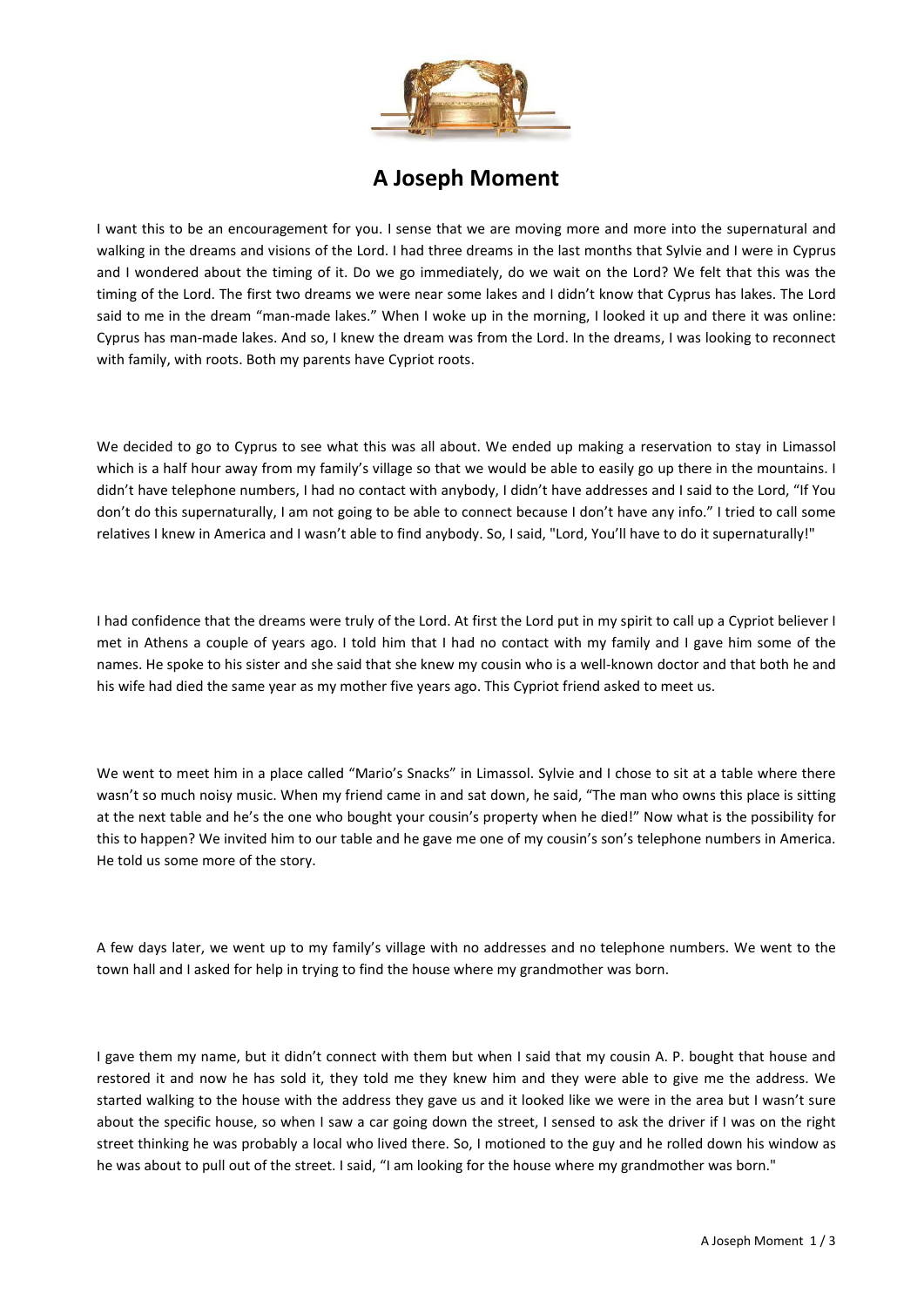He said, "What's your name?" When I told him my name, he almost fell over in his car. He was my cousin! If we had arrived there one minute later, we wouldn't have crossed his path. He jumped out of the car and hugged me and we spent the day together. He told me some of the background and stories of my family.

My cousin took us to my grandmother's house that was bought by a family in the village. They very graciously let us in and we sat with them and it was an amazing time! The woman was fighting cancer over the years and she was totally open to the Lord. I ended up sharing my life story in front of her, my cousin and then her son who was sitting in the living room and came out and he wanted prayer also. They all ended up praying, they all ended up opening up their hearts to the Lord and it was an awesome time!

Then my cousin said, "You have another cousin on your father's side in the village." This cousin is my father's niece and she has a store there. She had already left for the day so I called her and she said she would be there the next day and that she wanted to see me and told me to come back. So, we decided to return the next day.

The next day we went to see my cousin Maro and she hugged me and said, "I've always wanted to meet you." I suddenly showed up in a surprise visit from the Lord!

Then she told me that her brother who lives in Athens was visiting her and he came to the store. So, I met him also. She continued to tell me that one of her sons lives in Thessaloniki. It turns out he lives right in our neighborhood! When I decided to go to Cyprus because of the dreams, I had not one telephone number, not one address. I didn't know any of these people my whole life because of my parents' divorce. This was totally supernatural! I was walking out the footsteps of my dreams where I was in Cyprus with Sylvie and I was reconnecting with family roots. It was amazing, just absolutely miraculous!

As I sat with Maro and her brother in her store, I began telling my story about how I met the Lord and how he healed me of all my childhood pain and how God restored me. She was in shock saying that she was feeling things all over her body. I said, "That's the Holy Spirit!" She was teary eyed and ended up giving her life to the Lord. Her brother ended up opening his heart too. He was recording what I said on his phone. Then when I returned to Greece and called Maro to tell her that I spoke to her son, she said that she and her brother were listening to the recording of my testimony again with us singing worship songs in Greek and Hebrew and they loved it. It was amazing, it was supernatural. We were walking out the dream.

Does this sound like something in the bible to you?

I woke up a few days later back in Thessaloniki and the Lord said to me, "This is a JOSEPH MOMENT!" Many years ago, when I first got saved, the Lord told me that I was going to be like Joseph. I was preaching about Joseph in a church and I was crying as the Lord said, "You are going to be like Joseph." I had totally forgotten about that, but the Lord reminded me.